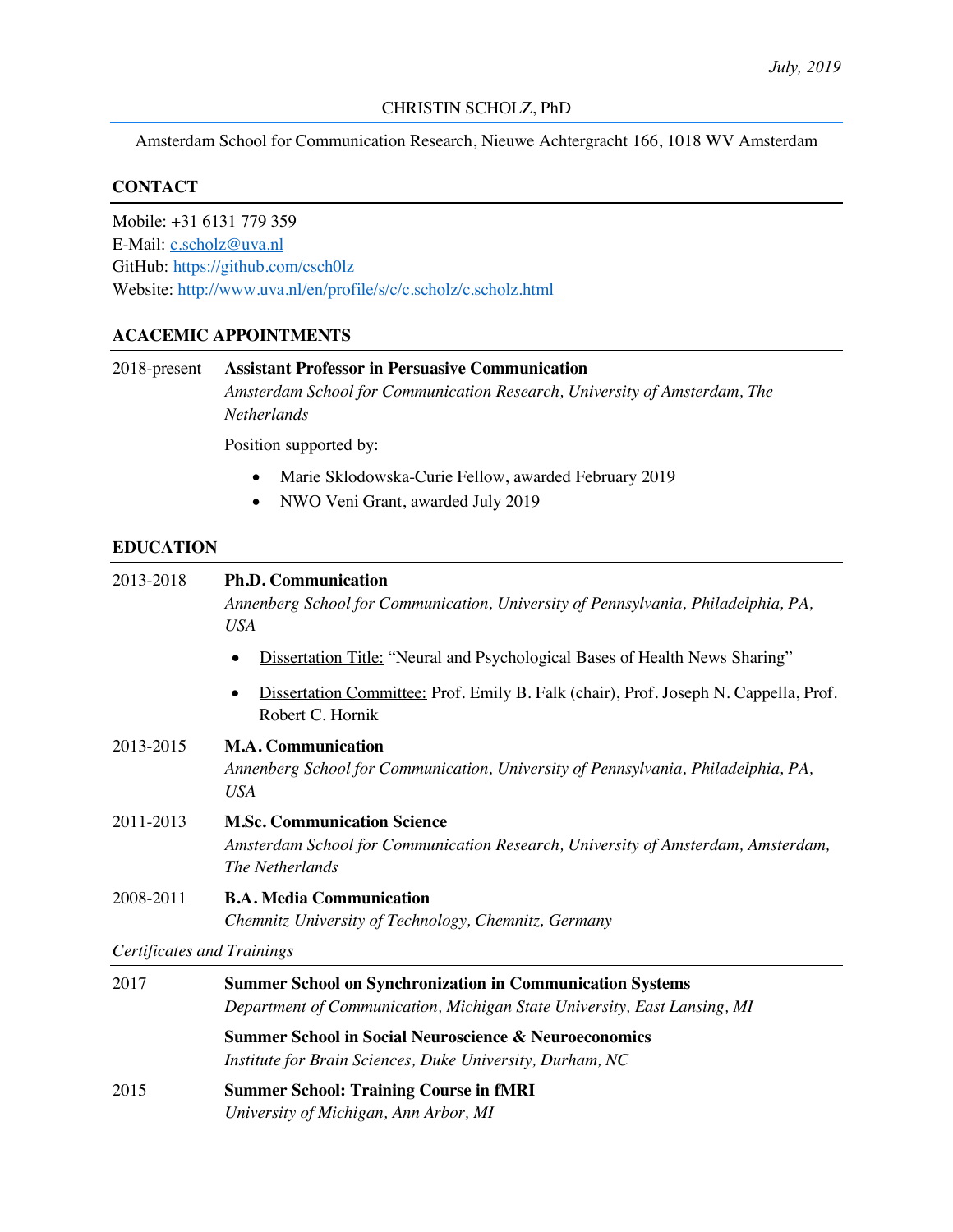#### 2013-2014 **Graduate Certificate in Social, Cognitive, and Affective Neuroscience** *Center for Neuroscience and Society, University of Pennsylvania, Philadelphia, PA*

#### **PUBLICATIONS** *(\* Denotes equal authorship)*

*Peer Reviewed Journal Articles*

- **Scholz, C.**, Baek, E.C., Jovanova, M., Falk, E.B. (accepted with minor revisions). Media Content Sharing as a Value-Based Decision. *Current Opinion in Psychology*
- **Scholz, C.**, Doré, B. P., Cooper, N., Falk, E. B. (in press). Neural Valuation of Anti-Drinking Campaigns and Risky Peer Influence in Daily Life. *Health Psychology,* Impact Factor: 3.2
- Doré, B. P., Cooper, N., **Scholz, C.**, O'Donnell, M. B., Falk, E. B. (2019). Cognitive regulation of ventromedial prefrontal activity evokes lasting change in the perceived self-relevance of persuasive messaging. *Human Brain Mapping, 40*(9), 2571-2580. https://doi.org/10.1002/hbm.24545, Impact Factor: 4.9
- **Scholz, C.**, Baek, E. C., O'Donnell, M. B., & Falk, E. B. (2019). Neural Mechanisms of Broadand Narrowcasting: A Neuroscientific Perspective, *Media Psychology*, https://doi.org/10.1080/15213269.2019.1572522, Impact Factor: 2.6 Data and code available online: https://github.com/cnlab/narrowbroad
- Kang, Y., Cooper N., Pandey, P., **Scholz, C.**, O'Donnell M. B., Lieberman M. D., Taylor, S. E., Strecher V. J., Dal Cin S., Konrath, S., Polk, T. A., Resnicow, K., An L., Falk, E.B. (2018). Effects of Self-Transcendence on Neural Responses to Persuasive Messages and Health Behavior Change. *Proceedings of the National Academy of Sciences of the United States of America, 115*(40), 9974-9979. DOI: https://doi.org/10.1073/pnas.1805573115, Impact Factor: 9.5
- Doré, B., Scholz, C., Baek, E. C., O'Donnell, M. B., & Falk, E. B. (in press). Brain Activity Tracks Population Information Sharing by Capturing Consensus Judgments of Value. *Cerebral Cortex.* https://doi.org/10.1093/cercor/bhy176, Impact Factor: 6.3
- Falk, E. B., **Scholz, C.** (2018). Persuasion, Influence, and Value: Perspectives from Communication and Social Neuroscience. *Annual Review of Psychology.* DOI: https://doi.org/10.1146/annurev-psych-122216-011821, Factor: 19.1
- **Scholz, C.\***, Baek, E. C.\*, O'Donnell, M. B., Kim, H. S., Cappella, J. N., & Falk, E. B. (2017). A neural model of valuation and information virality. *Proceedings of the National Academy of Sciences of the United States of America*, DOI: 10.1073/pnas.1615259114, Impact Factor: 9.5 Data and code available online: https://github.com/cnlab/viralityPNAS
- Baek, E. C.\*, **Scholz, C.\***, O'Donnell, M. B., & Falk, E. B. (2017). The value of sharing information: A neural account of information transmission. *Psychological Science*, Impact Factor: 5.5

Data and code available online: https://github.com/cnlab/valuesharing

• Cascio, C. N., **Scholz, C.**, & Falk, E. B. (2015). Social influence and the brain: persuasion, susceptibility to influence and retransmission. *Current Opinion in Behavioral Sciences*, *3*, 51-57. DOI: 10.1016/j.cobeha.2015.01.007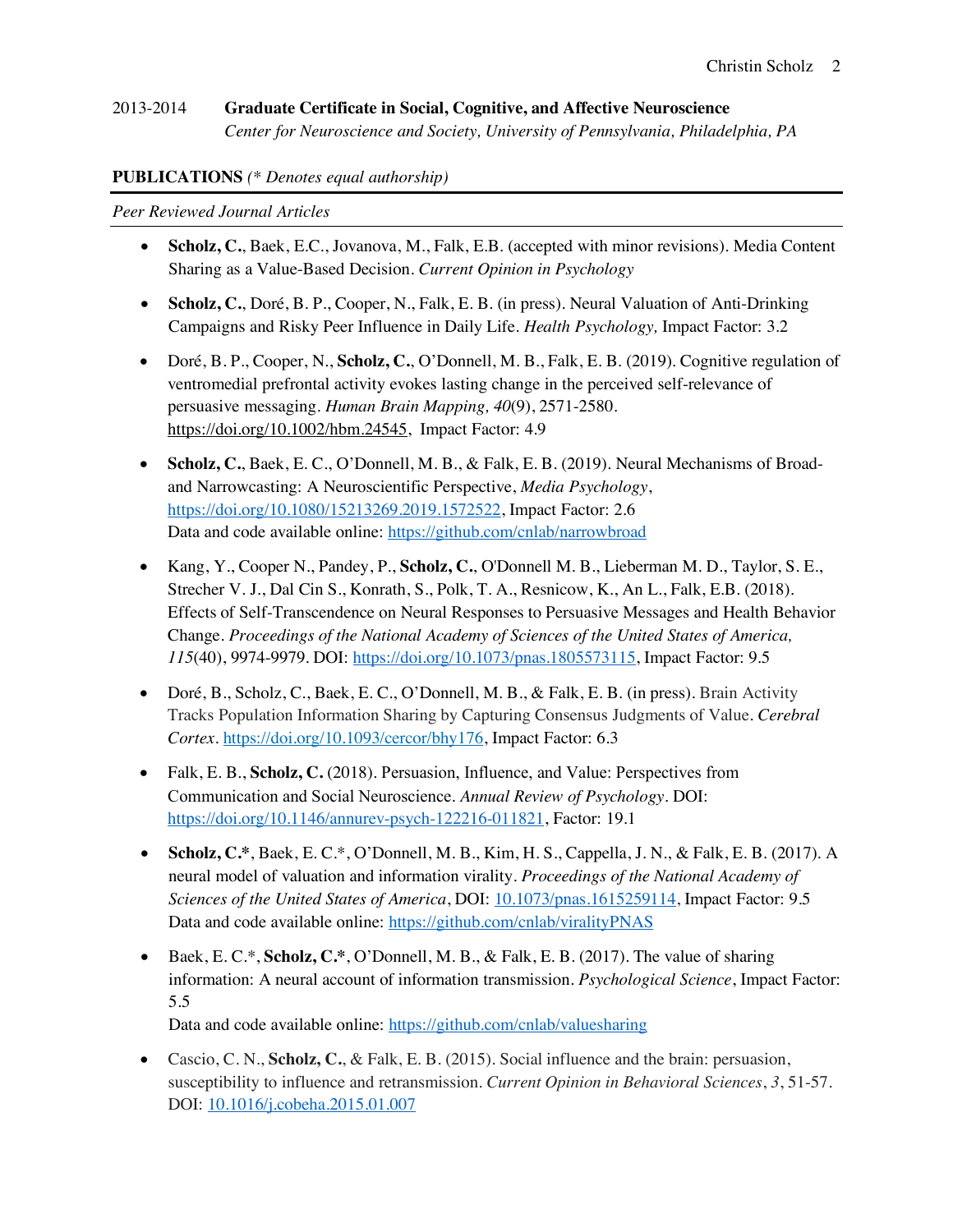### *Book Chapters*

- Baek, E.C., Scholz, C. Falk, E.B. (forthcoming). The neuroscience of information propagation: Key role of the mentalizing system. In: Floyd, K. & Weber, R. (Eds.) Handbook of Communication Science and Biology. New York, NY: Routledge.
- **Scholz, C.**, Falk, E. B. (in press). The neuroscience of information sharing. In S. Gonzalez-Bailon, B. Foucault Welles. (Eds.) *Handbook of Communication in the Networked Age*. Oxford University Press.
- Bol, N., **Scholz, C.**, Smets, E. M., Loos, E. F., de Haes, H. C., & van Weert, J. C. (2013). Senior Patients Online: Which Functions Should a Good Patient Website Offer?. In C. Stephanidis, M. Antona (Eds.) *Universal Access in Human-Computer Interaction. User and Context Diversity*. *UAHCI 2013. Lecture Notes in Computer Science,* Vol. 8010. Berlin: Springer. DOI: 10.1007/978-3-642-39191-0\_4

## *Media Coverage & Contributions*

- Media coverage concerning: **Scholz, C.\***, Baek, E. C.\*, O'Donnell, M. B., Kim, H. S., Cappella, J. N., & Falk, E. B. (2017). A neural model of valuation and information virality. *Proceedings of the National Academy of Sciences of the United States of America*, DOI: 10.1073/pnas.1615259114, Impact Factor: 9.42:
	- o 28.02.2017: CBC Radio Canada: 12 5-minute radio interviews on stations across Canada
	- o Mashable: http://on.mash.to/2lQ3xDi
	- o Popular Science: http://www.popsci.com/viral-article-brain-imaging#page-2
	- o LiveScience: http://bit.ly/2m3MPkb
	- o Forskning & Framsteg: http://bit.ly/2m9K29A
	- o ArsTechnica: http://bit.ly/2mARc4h
	- o Discover: http://bit.ly/2m9Km8i
	- o Daily Mail: http://dailym.ai/2lT5vBe
	- o Wired: http://www.wired.co.uk/article/wired-awake-010317
	- o Others: http://bit.ly/2lvlHY9
- Cascio, C. N., **Scholz, C.**, & Falk, E. B. (03.08.2015). Going along with the crowd: Why do we do it? *Character & Context, Blog of the Society for Personality and Social Psychology,*  http://www.spsp.org/blog/going-along-with-the-crowd.

### **CONFERENCE PRESENTATIONS AND TALKS**

*(\* Denotes equal authorship; † Denotes awards/honors)*

### *2019*

- Huskey, R., Bue, A.C., Eden, A., Grall, C., Meshi, D., Prena, K., Schmälzle, R., Scholz, C., Turner, B.O., Wilcox, S. (November, 2019), Is Communication Neuroscience just another Subfield in an already crowded Discipline? *Talk presented at the 105th Annual Convention of the National Communication Association*, Baltimore, USA
- Invited talk (May, 2019), Neural Correlates of Message Effectiveness: A Mega-Analysis,  $11^{\circ}$ Triennial Choice Symposium, Cambridge, Maryland, USA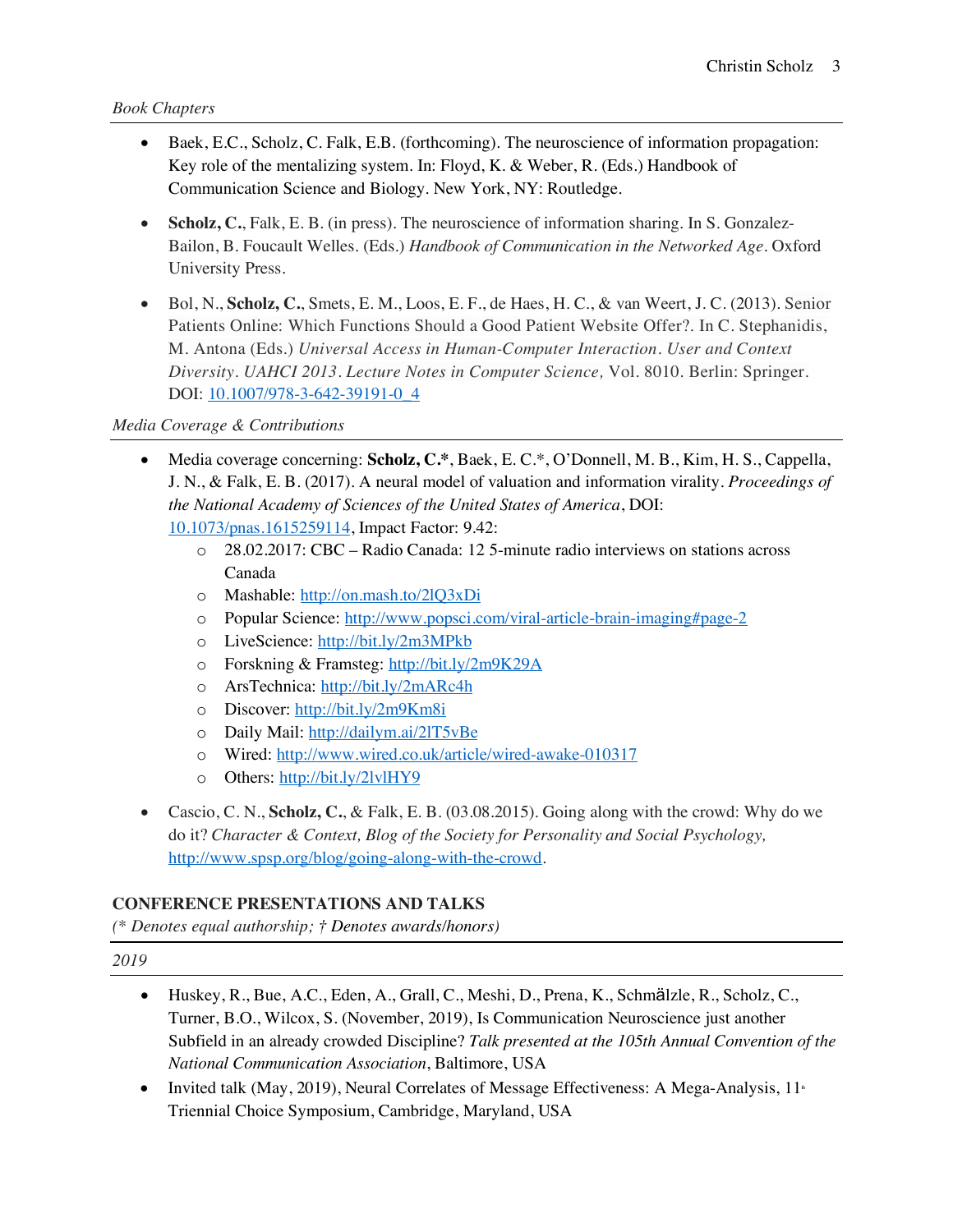- Invited talk (February, 2019), Neural Pathways to Persuasion and Social Influence in Health Contexts, Maastricht University, The Netherlands
- van der Laan, L. N., **Scholz, C.**, de Ridder, D.T.D., Smidts, A. (May, 2019). Can we have a second serving? A replication study on the neurobiological mechanisms underlying self-control. *to be presented at the annual meeting of the Social and Affective Neuroscience Society*, Miami, FL, USA
- Baek, E.C., **Scholz, C.**, Falk, E. B. (May, 2019). Narcissists show Different Psychological and Neural Motivations for Interpersonal Sharing, *to be presented at the annual meeting of the Social and Affective Neuroscience Society*, Miami, FL, USA

### **† Top Poster Award** (SANS)

- Doré,  $B.P., Cooper, N., Scholz, C. Baek, E. B., Thompson, S., Falk, E. B. (May, 2019).$ Population-level stimulus effects are reflected in distributed neural representations of affect and value, *to be presented at the annual meeting of the Social and Affective Neuroscience Society*, Miami, FL, USA
- **Scholz, C.**, Baek, E.C., Falk, E. B. (May, 2019). Manipulating Neural Coupling during News Propagation, *to be presented at the annual meeting of the Social and Affective Neuroscience Society*, Miami, FL, USA
- **Scholz, C.** (May, 2019). Encouraging Content Sharing Irrespective of Content Characteristics, *Escalator Session, International Communication Association, Communication Science and Biology Interest Group*, Washington, DC, USA
- **Scholz, C.** (Panel member, May 2019). Best Practices in Training and Mentoring Research Assistants and New Graduate Students, *International Communication Association, Communication Science and Biology Interest Group*, Washington, DC, USA

#### *2018*

- Invited Talk (December, 2018), The Neuroscience of Virality Seoul National University, South Korea
- **Scholz, C.**, Doré, B. P., Cooper, N. C., Falk, E. B. (July, 2018), Neural Message Engagement Predicts Susceptibility to Conversational Influence on Drinking Behavior, *Poster presented at the conference of the European Society for Cognitive and Affective Neuroscience,* Leiden, The Netherlands
- **Scholz, C.**, July, 2018, Neural valuation, population-level idea virality, and susceptibility to social influence, *Invited talk at the Rotterdam School of Management*, Erasmus University, Rotterdam, The Netherlands
- **Scholz, C.**, Doré, B. P., Cooper, N. C., Falk, E. B. (May, 2018), Neural Message Engagement Predicts Susceptibility to Conversational Influence on Drinking Behavior, P*oster presented at the annual meeting of the Social and Affective Neuroscience Society,* New York City, USA

### • **† Top Poster Award** (SANS)

Pandey, P., Kang, Y., Cooper, N., **Scholz, C.**, O'Donnell, M. B., Falk, E. B. (May, 2018), Social Influences on Health Behavior: Physical Activity across Social Network Influences Neural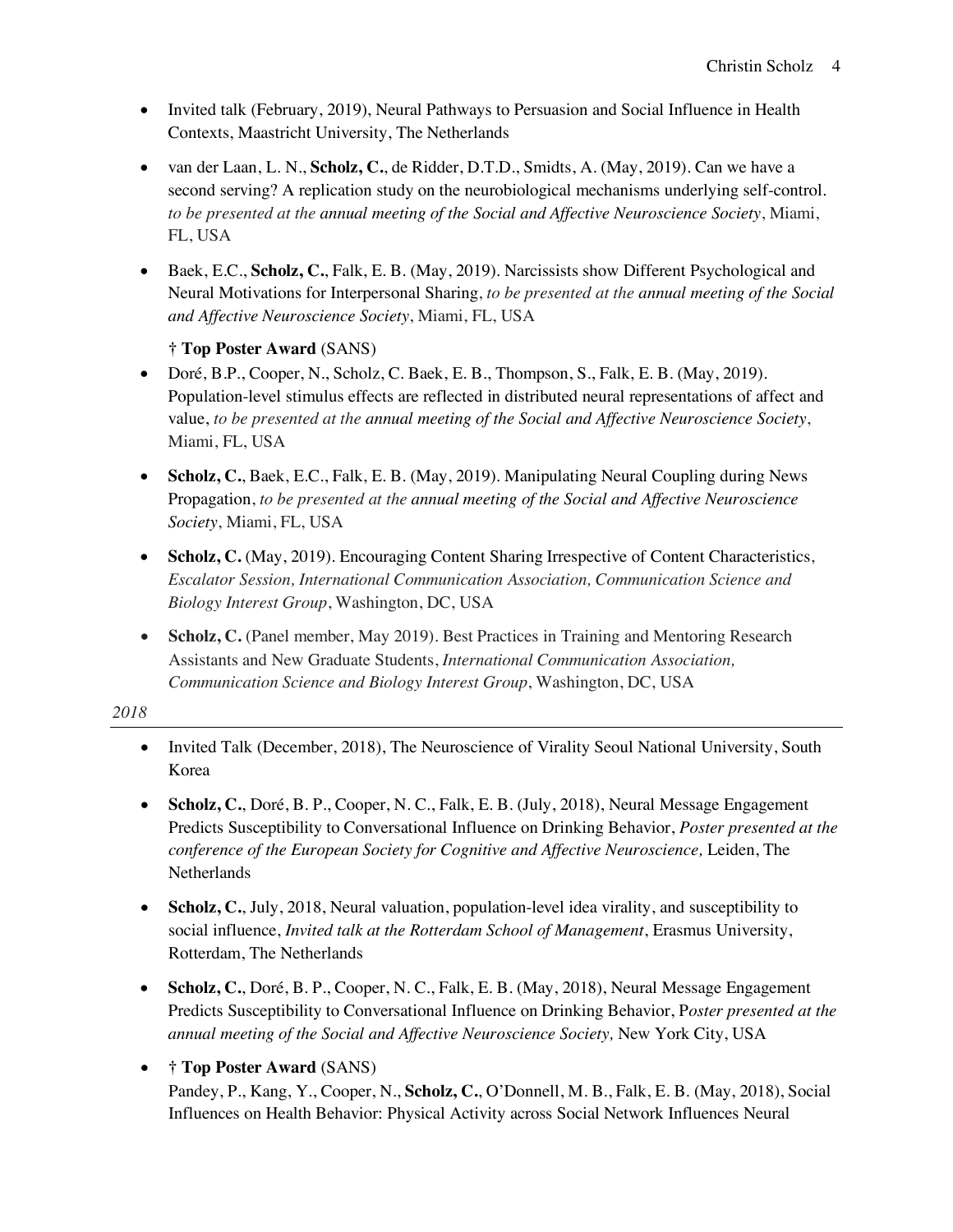Responses to Health Messages and Behavior Change, *Poster presented at the annual meeting of the Social and Affective Neuroscience Society,* New York City, USA

- **† Top 5 Paper Award** (ICA's Information Systems Division): **Scholz, C.**, Doré, B. P., Cooper, N. C., Falk, E. B. (May, 2018), Neural Message Engagement Predicts Susceptibility to Conversational Influence on Drinking Behavior, *Talk and poster presented at the annual meeting of the International Communication Association, Information Systems interest group,* Prague, Czech Republic
- **Scholz, C.** (May, 2018), Participant in problem solving session, *Communication Science and Biology Interest Group,* Prague, Czech Republic
- Doré, B. P., Cooper, N. C., **Scholz, C.**, O'Donnell M. B., Falk, E. B. (May, 2018), Neural Message Engagement Predicts Susceptibility to Conversational Influence on Drinking Behavior, *Talk and poster presented at the annual meeting of the International Communication Association, Information Systems interest group,* Prague, Czech Republic
- Pandey, P., Kang, Y., Cooper, N., **Scholz, C.**, O'Donnell, M. B., Falk, E. B. (May, 2018), Social Influences on Health Behavior: Physical Activity across Social Network Influences Neural Responses to Health Messages and Behavior Change, *Talk and poster presented at the annual meeting of the International Communication Association, Information Systems interest group,*  Prague, Czech Republic

#### *2017*

- Guest Lunch Series (November, 2017), Center for Neuroscience and Society, University of Pennsylvania
- **Scholz, C.**, & Falk, E. B. (June, 2017). Manipulating the Neural Propagation System. Neural Coupling and Information Transmission through Social Exposure, *Talk and poster presented at the International Summer School on Synchrony in Communication Systems, Michigan State University*, East Lansing, USA
- **Scholz, C.**, Baek, E. C., Dore, B., O'Donnell, M. B., & Falk, E. B. (May, 2017). A Neural Propagation System: Neurocognitive and preference synchrony in information sharers and their receivers, *Talk and poster presented at the annual meeting of the International Communication Association, Communication Science and Biology Division*, San Diego, USA
- $\uparrow$  **Top 5 Paper Award** (ICA's Communication Science and Biology Interest Group): Kang, Y., Pandey, P., Cooper, N., **Scholz, C.**, O'Donnell, M. B., Elliott, A. M., Pegors, T. K., Lieberman, M. D., Taylor, S. E., Strecher, V. J., Dal Cin, S., Konrath, S., Polk, T., Resnicow, K., An, L., & Falk, E. B (May, 2017). Increasing Receptivity to Health Communications: Effects of Self-Transcendence and Affirmation Priming on Neural Responses to Health Messages and Behavior Change, *Paper presented at the meeting of the annual meeting of the International Communication Association, Communication Science and Biology Interest Group*, San Diego, California.
- Baek, E. C., **Scholz, C.**, O'Donnell, M. B., & Falk, E. B. (May, 2017). Negativity spreads: negative feedback evokes mentalizing in the brain to lead to opinion change, *Talk and poster*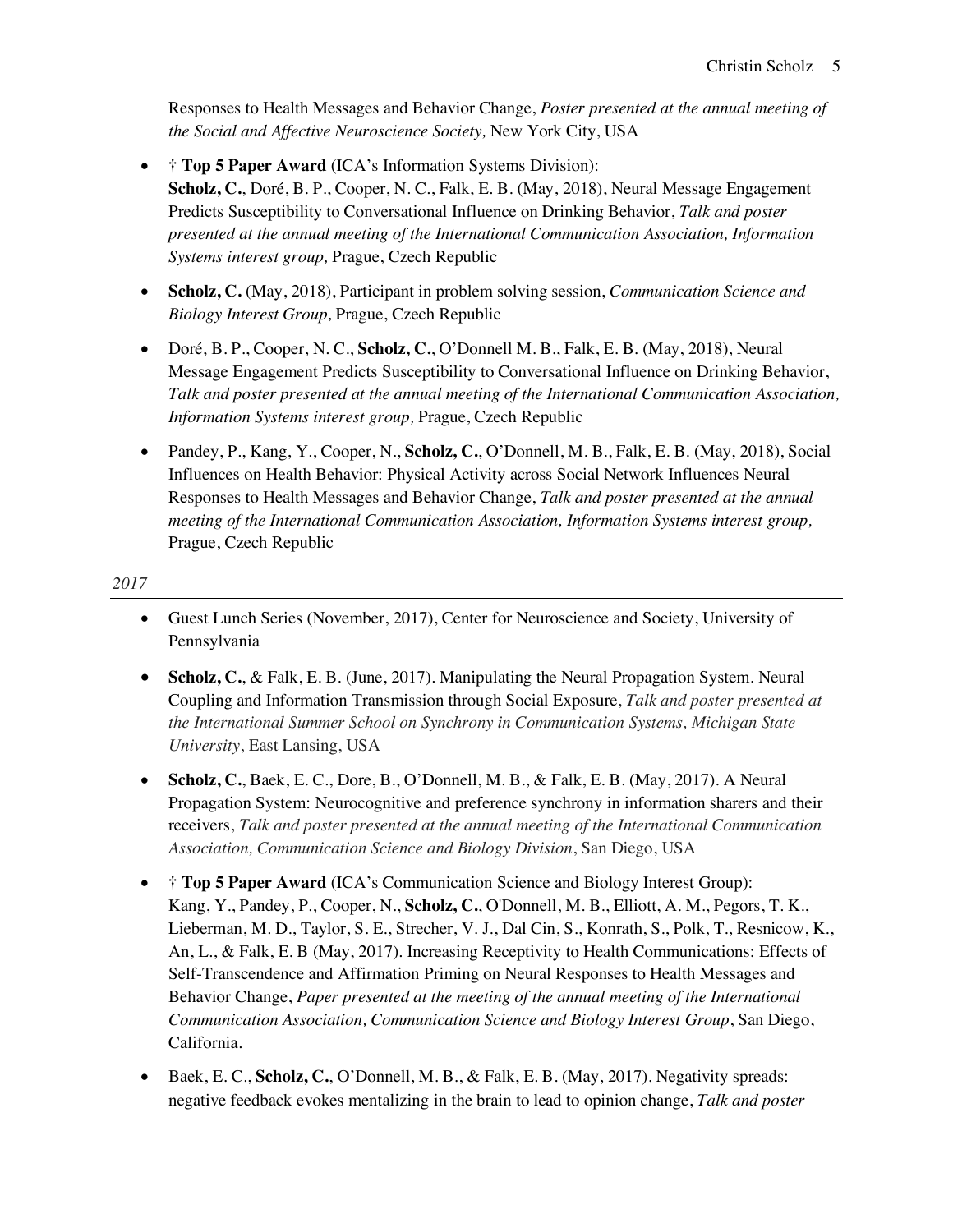*presented at annual meeting of the International Communication Association, Information Systems Division*, San Diego, USA

- Doré, B., **Scholz, C.**, Baek, E. C., O'Donnell, M. B., & Falk, E. B. (May, 2017). Neural prediction of population sharing behavior relates to domain familiarity, *Talk and poster presented at the annual meeting of the International Communication Association, Communication Science and Biology Interest Group*, San Diego, USA.
- **Scholz, C.**, Doré, B., Baek, E. C., O'Donnell, M. B., & Falk, E. B. (May, 2017). A Neural Propagation System: Neurocognitive and preference synchrony in information sharers and their receivers, Talk presented at the 5<sup>*k*</sup> Annual Annenberg Graduate Student Symposium, Philadelphia, USA
- **† Top Poster Award** (SANS) **Scholz, C.**, Baek, E. C., Doré, B., O'Donnell, M. B., & Falk, E. B. (March, 2017). A Neural Propagation System: Neurocognitive and preference synchrony in information sharers and their receivers, *Poster presented at the annual meeting of the Social and Affective Neuroscience Society*, Los Angeles, USA
- **† Top Poster Award** (SANS) Doré, B., **Scholz, C.**, Baek, E. C., O'Donnell, M. B., & Falk, E. B. (March, 2017). Neural prediction of population sharing behavior relates to domain familiarity, *Poster presented at the annual meeting of the Social and Affective Neuroscience Society*, Los Angeles, USA
- Baek, E., **Scholz, C.**, O'Donnell, M.B., & Falk, E. (March, 2017). Negativity spreads: negative feedback evokes mentalizing in the brain to lead to opinion change, *Poster presented at the annual meeting of the Social and Affective Neuroscience Society*, Los Angeles, USA

*2016*

- **Scholz, C.\***, Baek, E. C.\*, O'Donnell, M. B., Kim, H. S., Cappella, J. N., & Falk, E. B. (June, 2016). Value-based virality: A neurocognitive model of news retransmission. *Poster presented at the 3rd international conference of the European Society for Cognitive and Affective Neuroscience*, Porto, Portugal.
- **Scholz, C.**, Cooper, N., & Falk, E. B. (June, 2016). Does self equal value? An fMRI study on the neural distinction of self- and value-related processing in VMPFC. *Poster presented at the 3rd international conference of the European Society for Cognitive and Affective Neuroscience*, Porto, Portugal.
- **† Top Paper Award** (ICA's Mass Communication Division) **Scholz, C.\***, Baek, E. C.\*, O'Donnell, M. B., Kim, H. S., Cappella, J. N., & Falk, E. B. (June, 2016). Value-based virality: A neurocognitive model of news retransmission. *Talk presented at annual meeting of the International Communication Association, Mass Communication Division*, Fukuoka, Japan.
- **Scholz, C.**, Baek, E. C., O'Donnell M. B., & Falk, E. B. (June, 2016). Sharing for the (social) self and others: Neural mechanisms driving broad- and narrowcasting. *Poster presented at the annual meeting of the International Communication Association, Information Systems Division*, Fukuoka, Japan.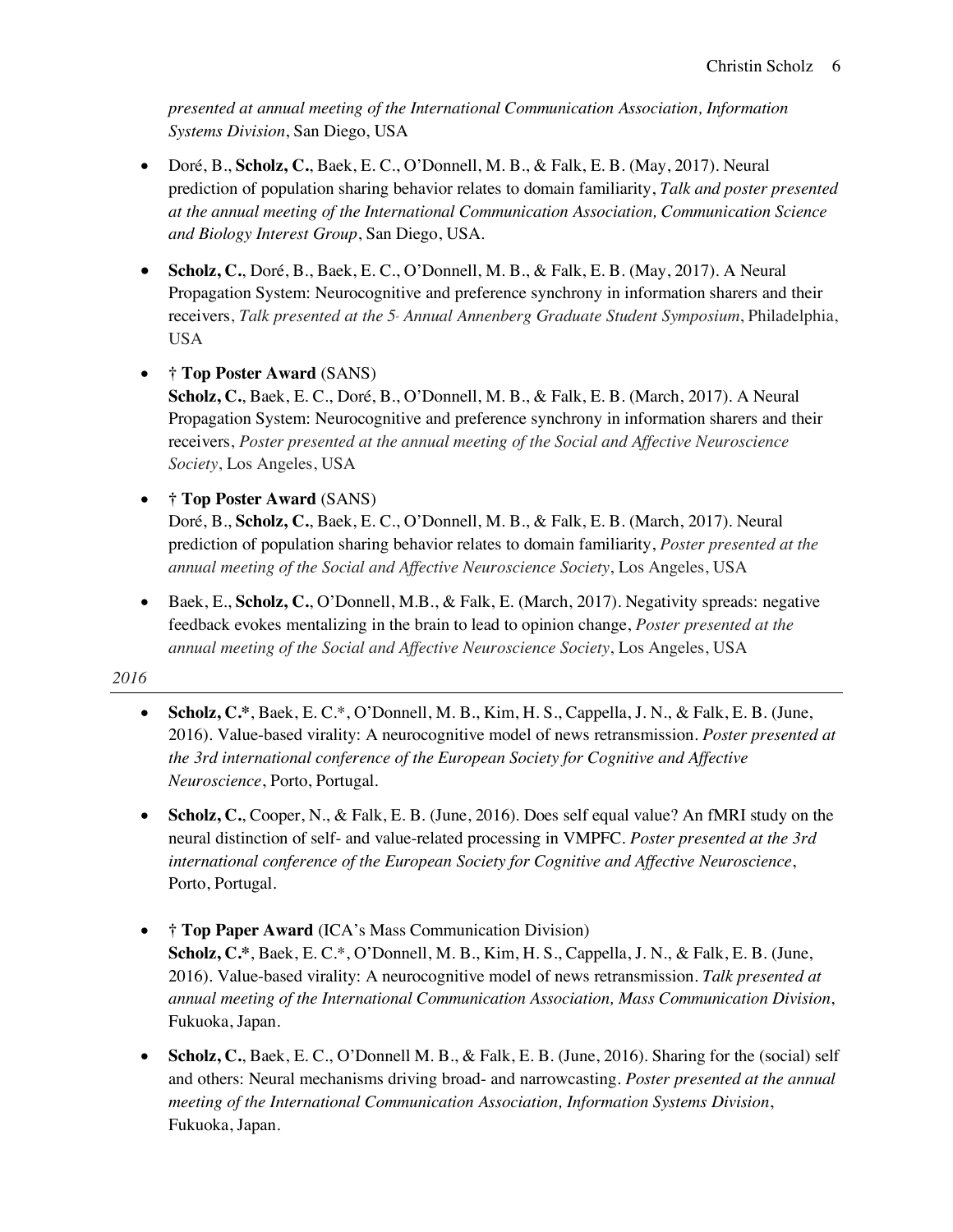• **† Best Student Paper Award** (ICA's Information Systems Division) Baek, E. C.\*, **Scholz, C.\***, O'Donnell, M. B., & Falk, E. B. (June, 2016). Neural Correlates of Selecting and Sharing Information. *Talk presented at the annual meeting of the International Communication Association Conference, Information Systems Division*, Fukuoka, Japan.

- **Scholz, C.\***, Baek, E. C.\*, O'Donnell, M. B., Kim, H. S., Cappella, J. N., & Falk, E. B. (June, 2016). Value-based virality: A neurocognitive model of news retransmission. *Poster presented at the Interdisciplinary Symposium for Decision Neuroscience*, Philadelphia, PA.
- **Scholz, C.**, Baek, E. C., O'Donnell, M. B., Kim, H. S., Cappella, J. N., & Falk, E. B. (May, 2016). Value-based virality: A neurocognitive model of news retransmission. *Talk presented to the Tobacco Centers of Regulatory Science*, Philadelphia, PA.
- Baek, E. C.\*, **Scholz, C.\***, O'Donnell M. B., & Falk, E. B. (April, 2016). Neural correlates of selecting and sharing information. *Poster presented at the Social Affective Neuroscience Society Conference*, New York, NY.
- **Scholz, C.\***, Baek, E. C.\*, O'Donnell, M. B., Kim, H. S., Cappella, J. N., & Falk, E. B. (April, 2016). Value-based virality: A neurocognitive model of news retransmission. *Poster presented at the annual meeting of the Social Affective Neuroscience Society*, New York, NY.
- **† Top Poster Award** (SANS) **Scholz, C.**, Cooper, N., & Falk, E. B. (April, 2016). The Self is more than Valuation: A new fMRI Task allows Dissociation of Self and Value in VMPFC*. Poster presented at the annual meeting of the Social Affective Neuroscience Society*, New York, NY.
- Baek, E. C.\*, **Scholz, C.\***, O'Donnell M. B., & Falk, E. B. (April, 2016). Neural correlates of selecting and sharing information. *Poster presented at the Interdisciplinary Symposium for Decision Neuroscience*, Philadelphia, PA.
- **Scholz, C.**, Cooper, N., & Falk, E. B. (January, 2016). Does self equal value? An fMRI study on the neural distinction of self- and value-related processing in VMPFC*. Poster presented at the annual meeting of the Society for Personality and Social Psychology*, San Diego, CA.

*2015*

• **Scholz, C.**, Baek, E. C., O'Donnell, M. B., Kim, H. S., Cappella, J. N., & Falk, E. B. (June, 2015). GeoScanning: Using location tracking and fMRI methods to study the influence of pointof-sale tobacco marketing. *Talk presented to the Tobacco Centers of Regulatory Science*, Philadelphia, PA.

# **HYPOTHESIS PRE-REGISTRATION DOCUMENTS**

| 2014 | The Role of VMPFC in Self- and Value-Related Processing<br>http://doi.org/10.17605/OSF.IO/YVPC8 |
|------|-------------------------------------------------------------------------------------------------|
| 2015 | Social Networks and Neural Mechanisms of Communication<br>http://doi.org/10.17605/OSF.IO/A8XME  |
| 2016 | Neural Mechanisms of Influence and Message Propagation<br>http://doi.org/10.17605/OSF.IO/4SRW5  |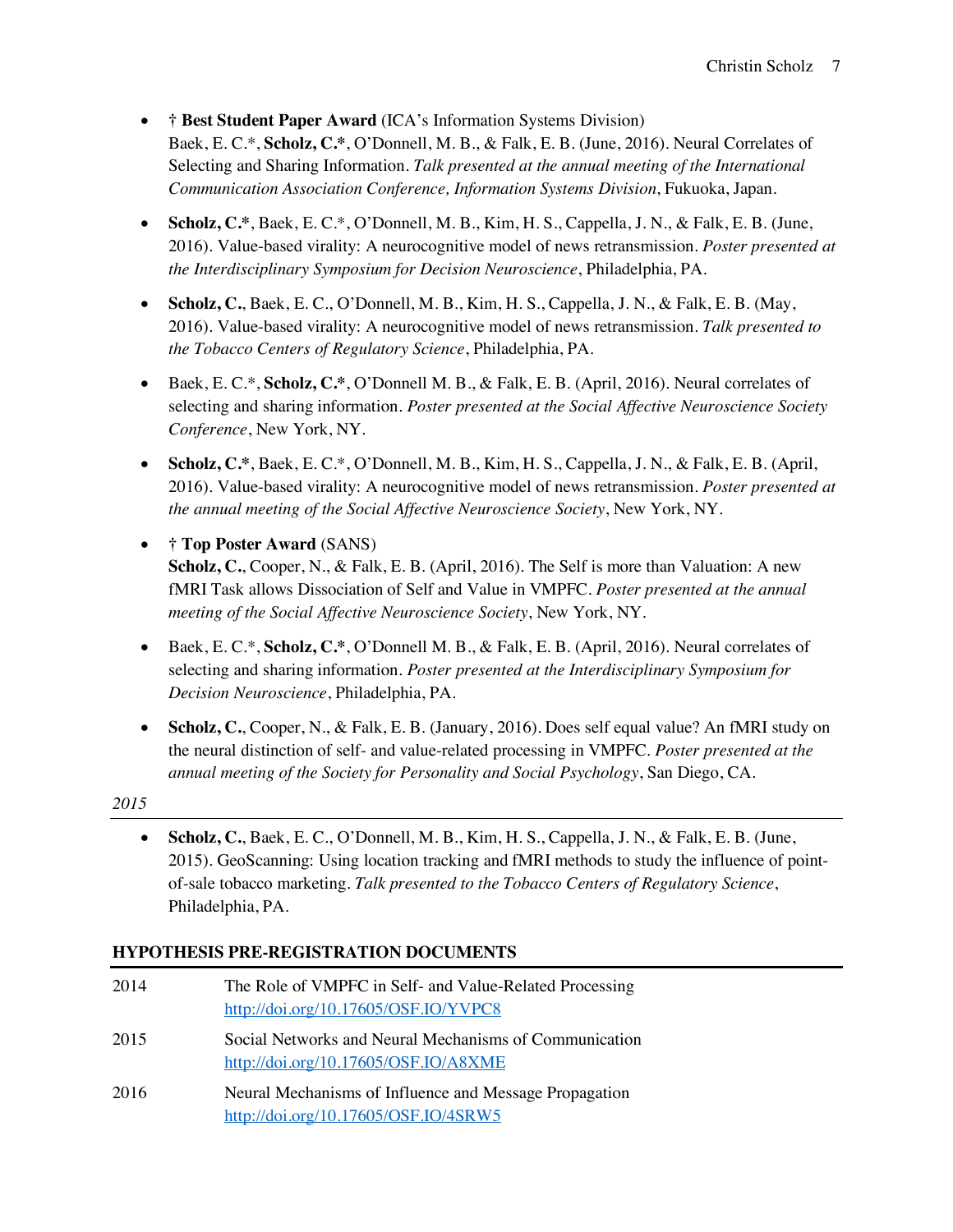$\overline{\phantom{0}}$ 

2018 Communicator Sharing Motivations and their Effects on Propagation Chains https://osf.io/pxnmw/

> GeoScanning https://osf.io/m6tgy/

### **AWARDS AND HONORS**

| 2019           | Marie Sklodowska-Curie Fellowship                                                                                                                                                                                                                                                                                                                                                                                                                                                                                                                                                                                                                                                                                                                         |  |  |  |  |
|----------------|-----------------------------------------------------------------------------------------------------------------------------------------------------------------------------------------------------------------------------------------------------------------------------------------------------------------------------------------------------------------------------------------------------------------------------------------------------------------------------------------------------------------------------------------------------------------------------------------------------------------------------------------------------------------------------------------------------------------------------------------------------------|--|--|--|--|
| 2018<br>2017   | NWO Veni Grant<br>$\bullet$<br>Top Poster Award, Social and Affective Neuroscience Society<br>Top Reviewer Award International Communication Association, Communication<br>٠<br>Science and Biology Interest group<br>Finalist for the Abby Prestin Dissertation Award of the ICA/NCA Health<br>$\bullet$<br><b>Communication Division</b><br>Top Paper Award, Information Systems Division, International Communication<br>٠<br>Association<br>Top Poster Award, Social and Affective Neuroscience Society<br>Grant to attend the Annual International Summer School conference on<br>Synchronization in Communication systems at Michigan State University<br>Grant to attend the summer school in Social Neuroscience & Neuroeconomics at<br>$\bullet$ |  |  |  |  |
|                | Duke University<br>2 Top Poster Awards, Social and Affective Neuroscience Society (\$200 each)<br>Top 5 Paper Award, Communication Science and Biology Interest Group,<br>٠<br><b>International Communication Association</b>                                                                                                                                                                                                                                                                                                                                                                                                                                                                                                                             |  |  |  |  |
| 2016           | Top Poster Award, Social and Affective Neuroscience Society<br>President Gutmann Leadership Award (\$1,297.11)<br>٠<br>GAPSA Graduate Student Travel Award (\$500)<br>Top Paper Award, Mass Communication Division of the International<br>٠<br><b>Communication Association</b><br>Top Paper Award, Information Systems Division of the International<br>Communication Association (\$100)                                                                                                                                                                                                                                                                                                                                                               |  |  |  |  |
| 2014-2016      | Annually Annenberg School for Communication Summer Fellowship (\$4,000)                                                                                                                                                                                                                                                                                                                                                                                                                                                                                                                                                                                                                                                                                   |  |  |  |  |
| 2015           | Graduation with Distinction, Master of Arts, University of Pennsylvania                                                                                                                                                                                                                                                                                                                                                                                                                                                                                                                                                                                                                                                                                   |  |  |  |  |
| 2013           | Graduation with Distinction, Master of Science, University of Amsterdam                                                                                                                                                                                                                                                                                                                                                                                                                                                                                                                                                                                                                                                                                   |  |  |  |  |
| 2011           | Graduation with distinction, Bachelor of Arts, Chemnitz University of Technology                                                                                                                                                                                                                                                                                                                                                                                                                                                                                                                                                                                                                                                                          |  |  |  |  |
| <b>FUNDING</b> |                                                                                                                                                                                                                                                                                                                                                                                                                                                                                                                                                                                                                                                                                                                                                           |  |  |  |  |
| 2020-<br>2022  | H2020 Marie Sklodowska-Curie Individual Fellowship (175.572,48 Euros)                                                                                                                                                                                                                                                                                                                                                                                                                                                                                                                                                                                                                                                                                     |  |  |  |  |
| 2019           | Research consultancy Next Century for meta-analysis project (52.000 Euros)                                                                                                                                                                                                                                                                                                                                                                                                                                                                                                                                                                                                                                                                                |  |  |  |  |

• 0.1 FTE ASPASIA sub-grant for additional research time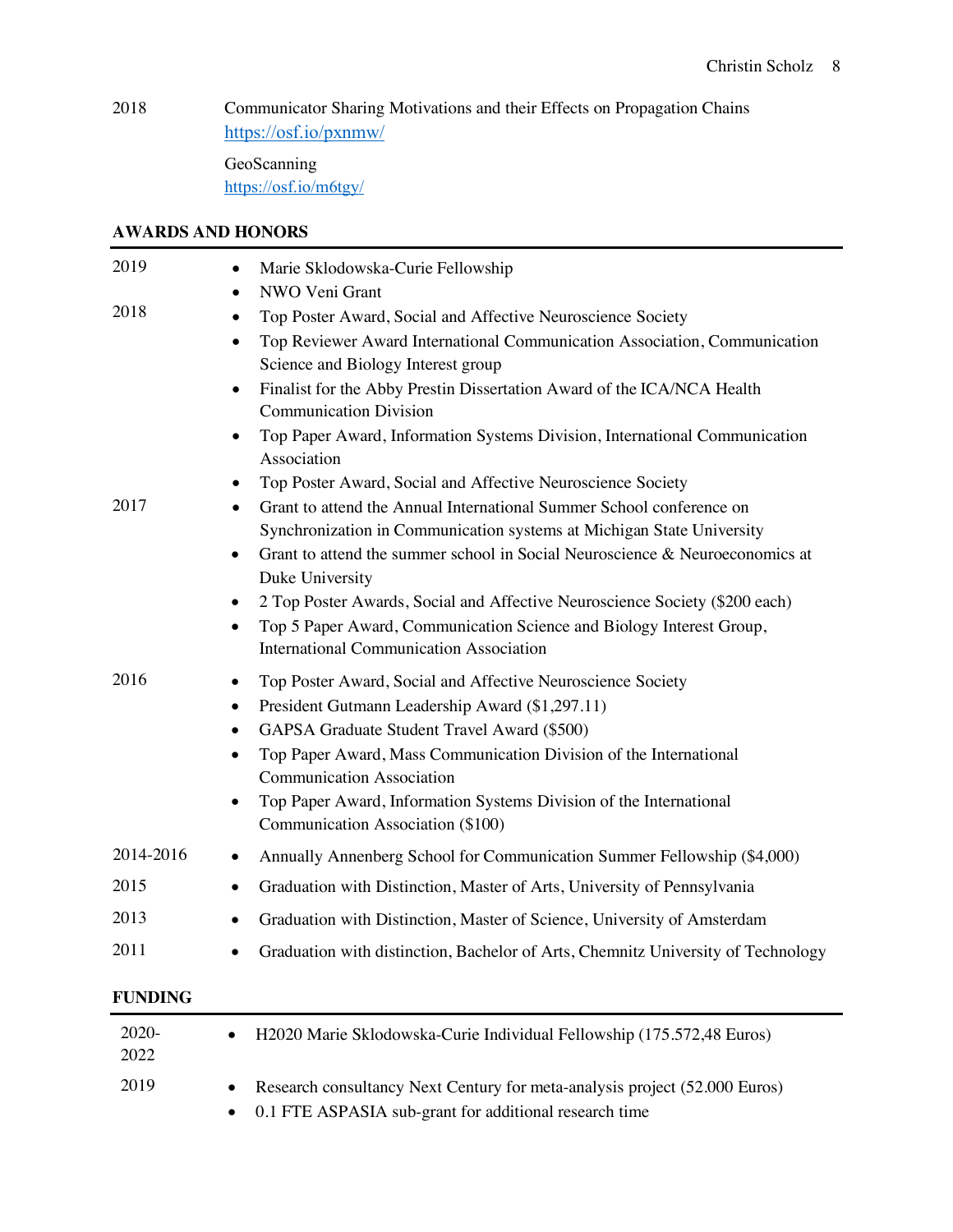- fMRI scanning grant UvA Psychology (~10.000 Euros)
- 2018/2019 0.2 FTE Collaboration on NWO funded replication project

### **TEACHING**

| 2018      | Lecturer "Health Communication" for Master Students, Communication Science, University of                                               |                                                                                                     |                                                                                                                            |  |  |
|-----------|-----------------------------------------------------------------------------------------------------------------------------------------|-----------------------------------------------------------------------------------------------------|----------------------------------------------------------------------------------------------------------------------------|--|--|
|           | Lecturer "Persuasive Communication (DCW3)" for Bachelor Students, Communication Science,<br>University of Amsterdam                     |                                                                                                     |                                                                                                                            |  |  |
|           | Lecturer "Research Methods Tailored to the Thesis (Experiments)" for Master Students,<br>Communication Science, University of Amsterdam |                                                                                                     |                                                                                                                            |  |  |
| 2017      | Teaching Fellow "Communication and Persuasion", Annenberg School for Communication,<br>University of Pennsylvania                       |                                                                                                     |                                                                                                                            |  |  |
| 2012      | Teaching Fellow "Research Methods in the Communication Sciences", Communication Science,<br>University of Amsterdam                     |                                                                                                     |                                                                                                                            |  |  |
| 2010      | Teaching Assistant "Introduction to Communication Science", Institute for Media Studies,<br>Chemnitz University of Technology'          |                                                                                                     |                                                                                                                            |  |  |
|           | Teaching trainings                                                                                                                      |                                                                                                     |                                                                                                                            |  |  |
| 2014-2018 |                                                                                                                                         | <b>Center for Teaching and Learning Graduate Teaching Certificate</b><br>University of Pennsylvania |                                                                                                                            |  |  |
|           |                                                                                                                                         | Courses:                                                                                            |                                                                                                                            |  |  |
|           |                                                                                                                                         | 28.10.2014<br>26.09.2016<br>13.10.2016                                                              | "Teaching Students at Different Levels"<br>"Helpful Feedback on Written Assignments"<br>"Working with Struggling Students" |  |  |
| 2014      |                                                                                                                                         | <b>Training for Teaching Assistants</b><br>University of Pennsylvania                               |                                                                                                                            |  |  |
|           |                                                                                                                                         | <b>SERVICE TO THE FIELD</b>                                                                         |                                                                                                                            |  |  |

- Reviewer for *Communication Methods and Measures*
- Conference Session Chair, Information Systems Division, International Communication Association, 2018
- Reviewer for *EPJ Data Science*
- Organizing Committee for Graduate Student Symposium, Annenberg School for Communication, March, 2017
- Reviewer for *Social, Cognitive and Affective Neuroscience*
- Reviewer for *Social Neuroscience*
- Reviewer for *Scientific Reports*
- Reviewer for the *Communication Science and Biology* division of the International Communication Association
- Reviewer for the *Information Systems* division of the International Communication Association